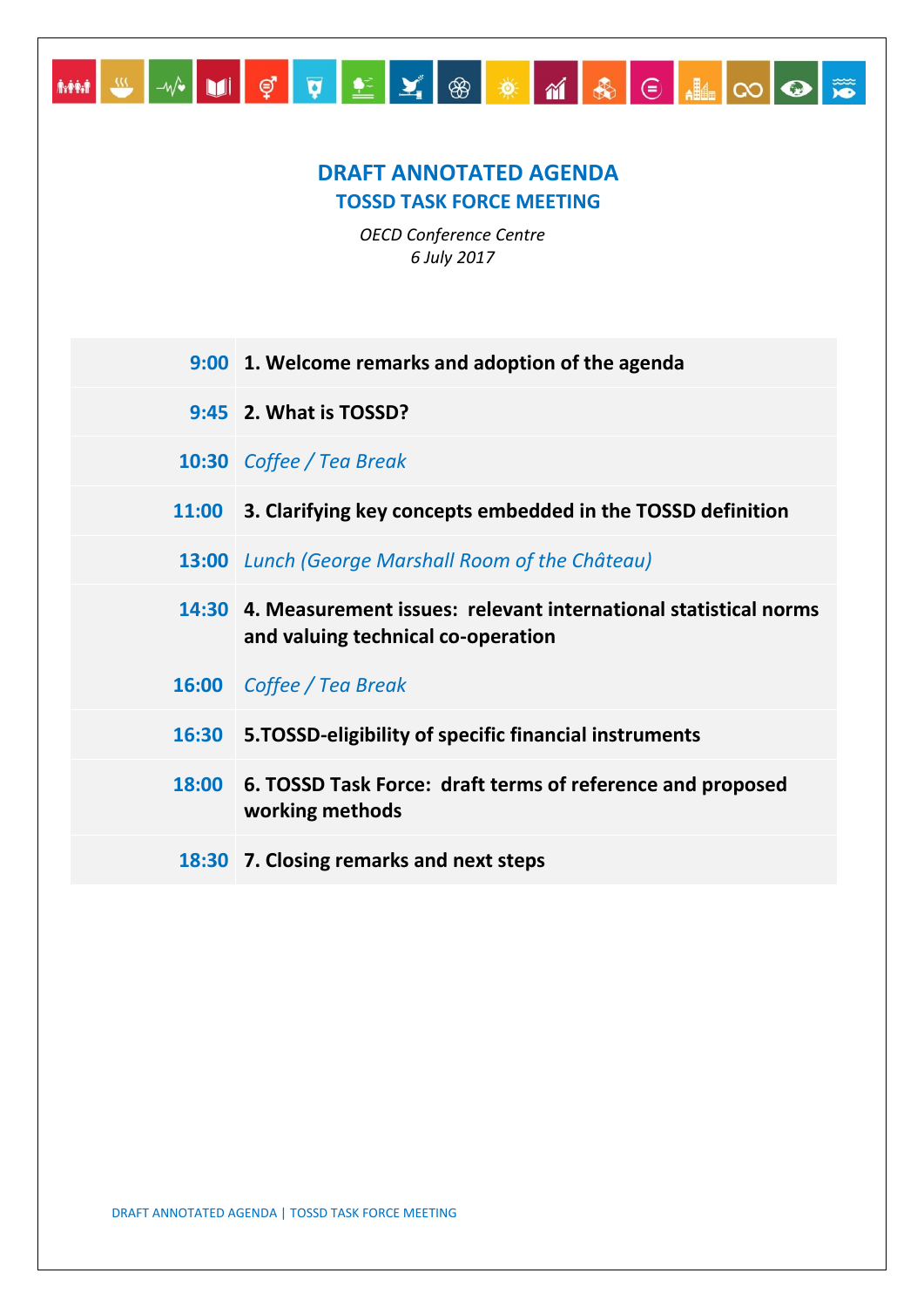# **ANNOTATIONS**

#### **Item 1. Welcome remarks and adoption of the agenda**

1. Ms. Martine Durand, OECD Chief Statistician and Statistics Director, will welcome participants and provide an overview of the issues that will be discussed and the objectives to be accomplished in the course of the meeting. This will be followed by introductory remarks by the two TOSSD Task Force co-Chairs – Ms. Lisa Bersales, National Statistician of the Philippines and Ms. Ana Gallo-Alvarez, Team Leader of Financing for Development for the European Commission – who will set the scene by describing how TOSSD relates to future SDG monitoring efforts and to today's development finance context. The session will close with a short "icebreaker" exercise to introduce participants animated by M. Haje Schütte of the OECD Secretariat.

#### **Item 2. What is TOSSD?**

2. The Secretariat will give a brief PowerPoint presentation outlining the structure and key features of the TOSSD measurement framework as it currently stands. This will be followed by a question-and-answer session enabling participants to clarify and explore specific aspects of TOSSD in greater detail.

#### **Item 3. Clarifying key concepts embedded in the TOSSD definition**

3. There are a number of terms in the working definition of TOSSD that will require greater clarity and precision in order to ensure TOSSD becomes a functional international statistical standard that can be used by a range of actors with an adequate degree of uniformity and precision. The issues paper will set out the current definition of TOSSD and take up, in turn, four conceptual/definitional issue areas:

- 1) What is meant by "sustainable development" in Agenda 2030, and how can it be operationalised in the TOSSD statistical framework?
- 2) What international standard or definition of "developing country" could be used for TOSSD? What might be relevant eligibility criteria in this regard?
- 3) What is meant by "official" flows? Would it include support provided by state-owned enterprises or companies with substantial government ownership stakes? What is the difference between "official" and "officially-supported" flows – and is this distinction important for TOSSD?
- 4) Should the definition specify that TOSSD-eligible resource flows need to be aligned with the development priorities of recipient countries, or are there circumstances where SDG-related support may not fully conform to country development priorities e.g. regarding governance issues, gender, sexual rights, human rights, marginalised groups, etc.?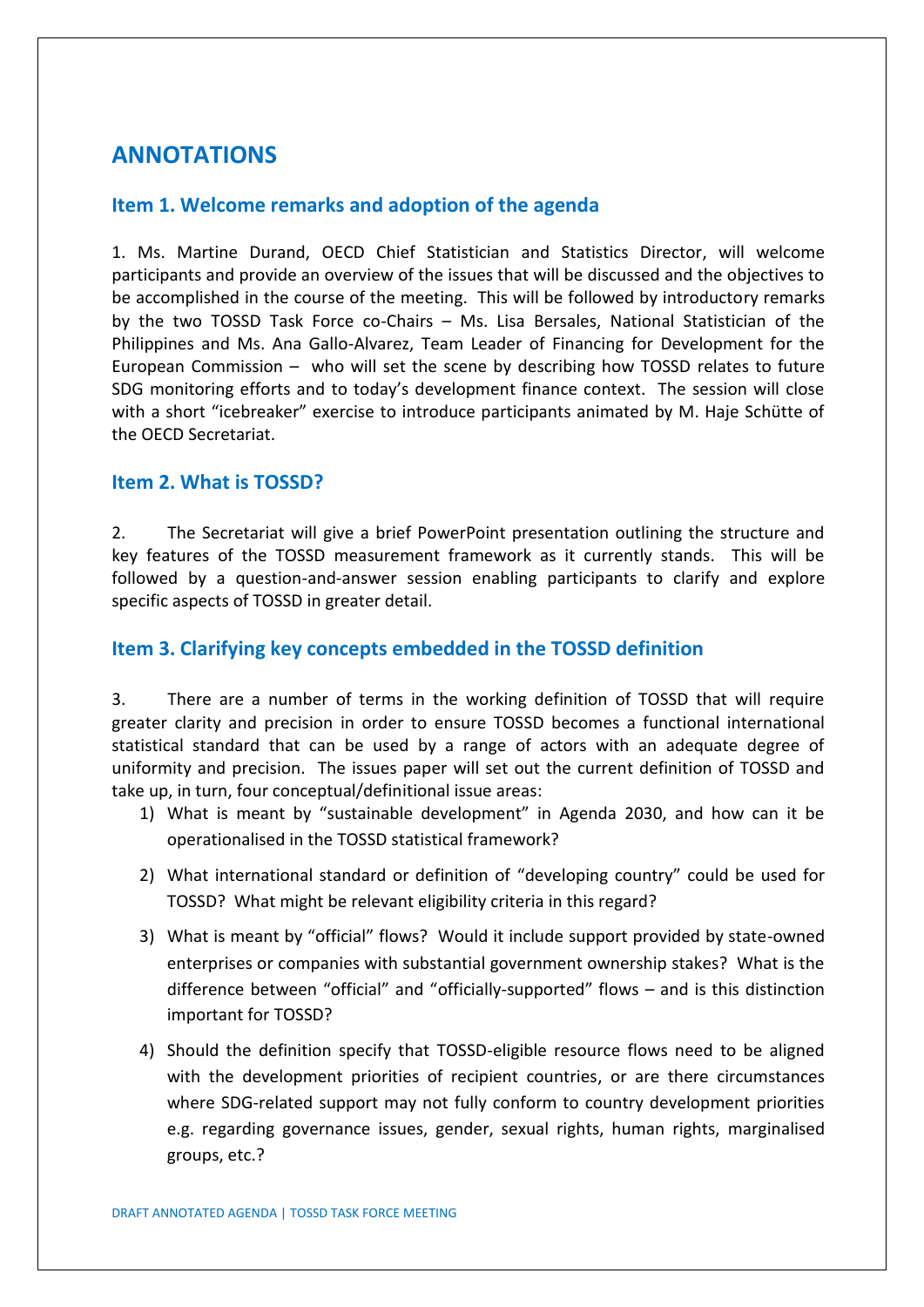4. For each issue area, the text describes the original thinking/approach of the term or concept in question, followed by a short section detailing concerns, doubts or additional considerations that have been raised in different TOSSD consultations and that call for further reflection and/or clarity. The text concludes with key questions designed to stimulate and frame Task Force deliberations.

5. The objective of the discussion will be to clarify as much as possible the key considerations raised by each issue area, and to explore whether additional research or reflection is required that can be taken up in the next TOSSD Task Force meeting.

*Lunch A light, informal buffet lunch will be offered to Task Force participants in the George Marshall Room of the Château (please follow posted signs).* 

## **Item 4. Measurement issues: relevant international statistical norms and valuing technical co-operation**

6. This session will begin with a brief overview of how generic statistical measurement issues will be integrated in the TOSSD measurement framework (e.g. direction of flows, point of measurement, net versus gross, commitment versus disbursement). As a prelude to more focused measurement discussions that will take place in future Task Force meetings, the session will then turn to approaches for valuing technical co-operation in development cooperation programmes and projects, which is a question of particular interest to South-South providers. It will also assess possible currency conversion methodologies and whether/how purchasing power parity conversion methodologies might be integrated in TOSSD.

7. The objective of the session will be to come to clarity on a set of basic measurement standards for TOSSD and assess whether further work will be required in this regard.

#### **Item 5. TOSSD-eligibility of specific financial instruments**

8. The objective underpinning the cross-border flow component of TOSSD is to capture as comprehensibly as possible the full range of official support provided towards achieving the SDGs in developing countries, including complex public/private financing arrangements combining multiple actors and instruments. This session will look at three relevant issues in this regard: i) an existing "taxonomy" of financial instruments that might be integrated in the TOSSD system, ii) approaches for measuring and for incorporating or presenting in TOSSD private resources mobilised through official use of leveraging or risk-deferring instruments and iii) whether, when, and to what extent export credits might be TOSSD-eligible (e.g. where both commercial and developmental considerations co-mingle), and how they could be integrated in a functional data reporting and collection system.

9. The objective of this meeting segment will be to assess whether and how both mobilised resources and export credits might be reflected and/or integrated in the TOSSD measurement framework. It will also shed light on the scope and nature of work that might